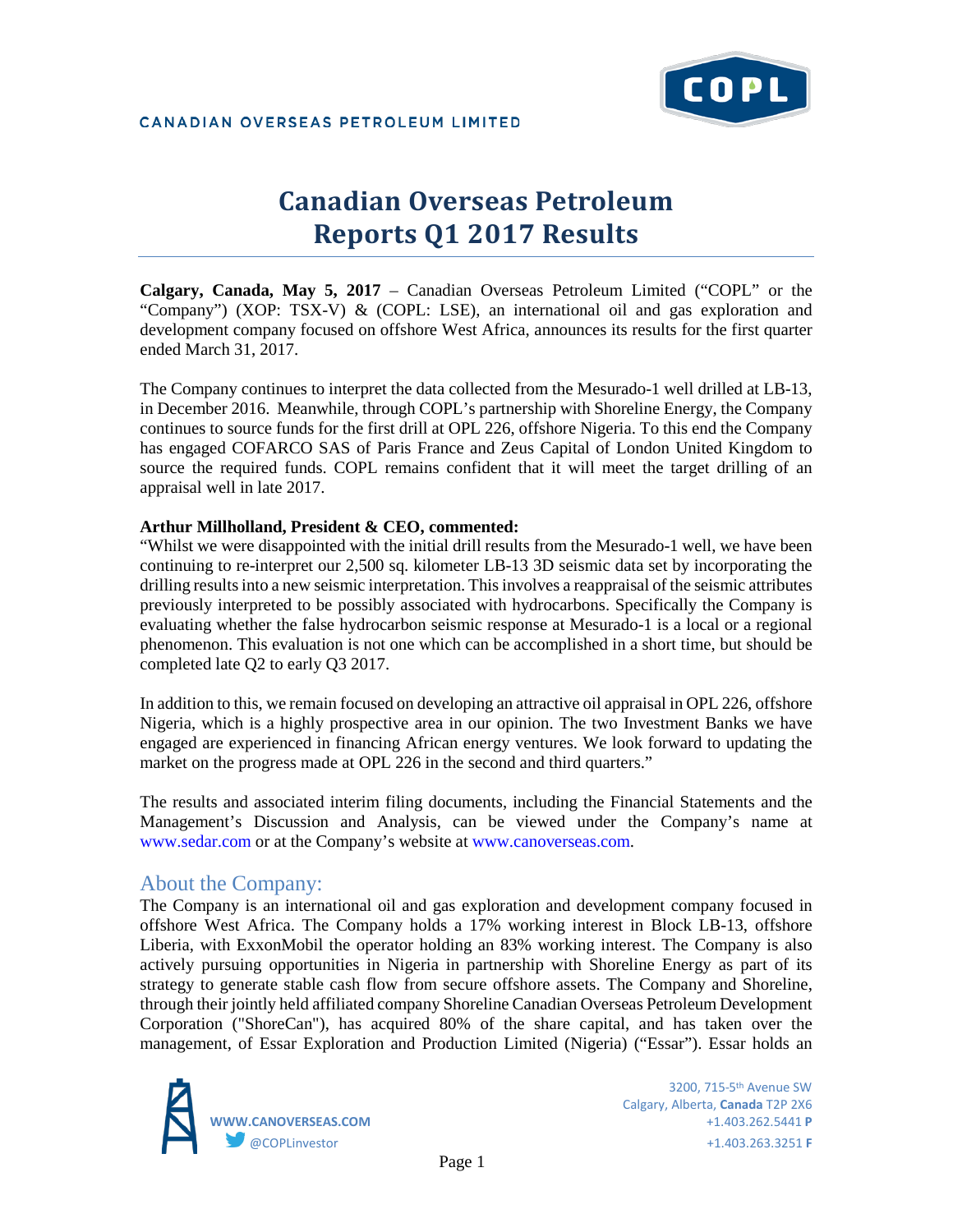attractive oil appraisal and development project in shallow to mid-water offshore Nigeria on its 100% holding in OPL 226. Drilling of the first appraisal well is planned to commence in late 2017. ShoreCan is currently waiting for final approval from the Government of Nigeria for the acquisition.

ShoreCan is building a portfolio of exploration and development assets in sub-Saharan Africa. To date, ShoreCan has taken a position in Nigeria. It continues to evaluate a variety of additional assets in Nigeria and Equatorial Guinea.

The Common Shares are listed under the symbol "XOP" on the TSXV and under the symbol "COPL" on the London Stock Exchange.

# **For further information, please contact:**

## **Mr. Arthur Millholland, President & CEO**

Canadian Overseas Petroleum Limited Tel:  $+ 1 (403) 262 5441$ 

## **Cathy Hume**

CHF Investor Relations Tel: +1 (416) 868 1079 ext. 231 Email: cathy@chfir.com

#### **Harriet Jackson/Charles Goodwin**

Yellow Jersey PR Limited Tel: +44 (0) 75 4427 5882 Email: copl@yellowjerseypr.com

#### **Broker: London Stock Exchange**

Shore Capital Stockbrokers Limited Edward Mansfield Phone: T: +44 20 7468 7906

*This news release contains forward-looking statements. The use of any of the words "initial, "scheduled", "can", "will", "prior to", "estimate", "anticipate", "believe", "should", "forecast", "future", "continue", "may", "expect", and similar expressions are intended to identify forward-looking statements. The forwardlooking statements contained herein are based on certain key expectations and assumptions made by the Company, including, but not limited to, the ability to raise the necessary funding for operations, delays or changes in plans with respect to exploration or development projects or capital expenditures. Although the Company believes that the expectations and assumptions on which the forward-looking statements are based are reasonable, undue reliance should not be placed on the forward-looking statements since the Company can give no assurance that they will prove to be correct since forward-looking statements address future events and conditions, by their very nature they involve inherent risks and uncertainties most of which are beyond the control of Canadian Overseas Petroleum Ltd. For example, the uncertainty of reserve estimates, the uncertainty of estimates and projections relating to production, cost overruns, health and safety issues, political and environmental risks, commodity price and exchange rate fluctuations, changes in legislation affecting the oil and gas industry could cause actual results to vary materially from those expressed or implied by the forward-looking information. Forward-looking statements contained in this news release are made as of the date hereof and Canadian Overseas Petroleum undertakes no obligation to update publicly* 



 3200, 715-5th Avenue SW Calgary, Alberta, **Canada** T2P 2X6 **WWW.CANOVERSEAS.COM** +1.403.262.5441 **P** @COPLinvestor +1.403.263.3251 **F**